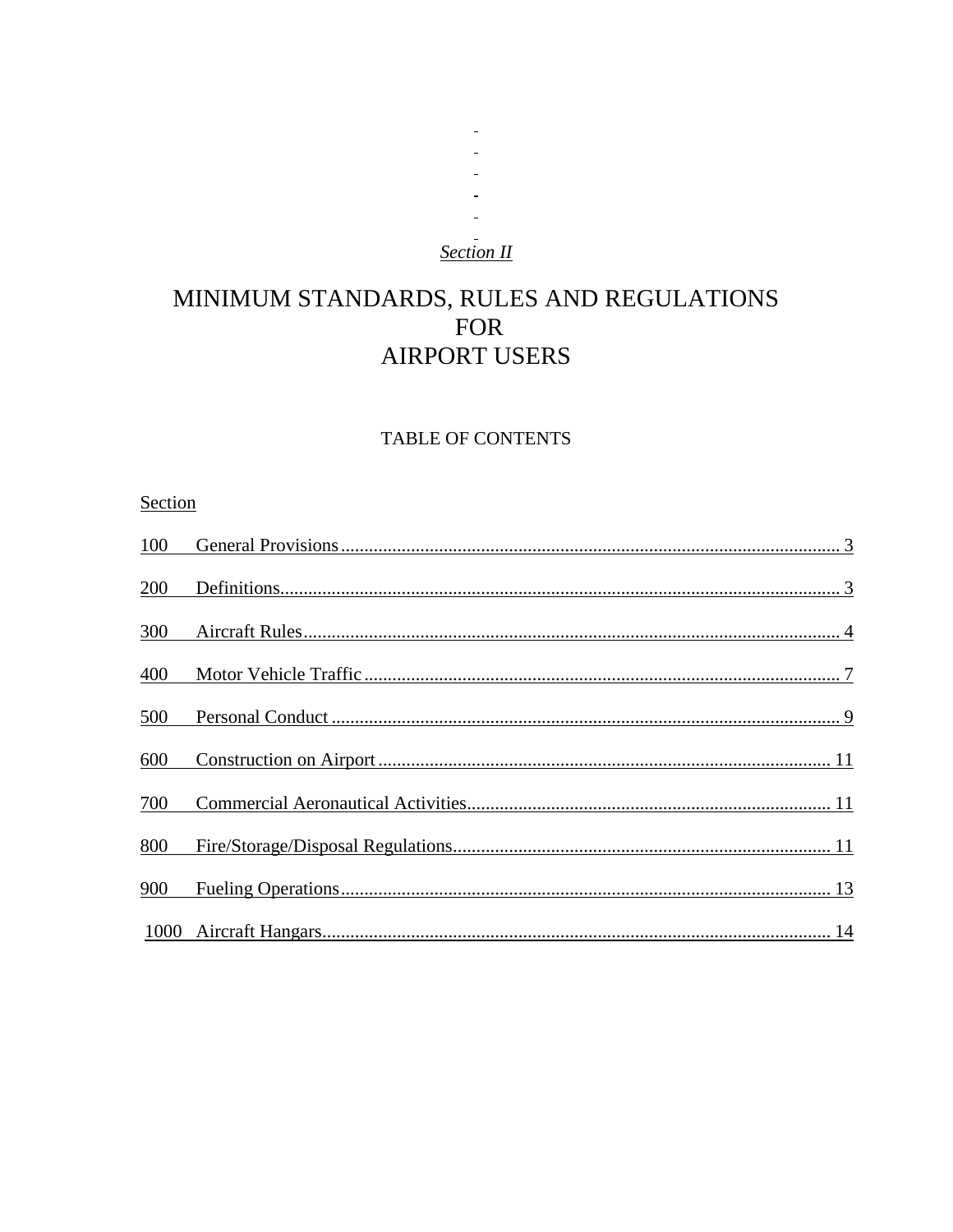## **Purpose Statement**

The guidelines contained in the Rules and Regulations section of the Airport's Minimum Standards are intended to ensure the safe and efficient operation of the Colorado Air and Space Port.

The Rules and Regulations provide a guiding document to maintain a safe, secure and compliant Airport environment for the benefit of its users and investors.

In addition the Rules and Regulations give clear guidance of Airport areas, to which the general public is not allowed free access, for reasons of safety and interference with Airport operations, and distinguish those areas, to which the public has unrestricted rights and access (i.e. Airport roads, public-parking areas, public terminals, etc.).

The Rules and Regulations work in conjunction with the laws of the State of Colorado, The County of Adams, Environmental Protection Agency, and the Bennett Fire Department.

The Rules and Regulations will be updated as conditions change and will be reviewed on an annual basis.

The following are guiding documents that the Airport and Airport users are required to comply with and in certain line items; they are noted in the Rules and Regulations:

## **Storm Water Management Plan (SWMP)(Nov. 2002)**

**Spill Prevention Control and Countermeasure Plan (SPCC)(May 2003)**

**Development Policy and Application Procedures (Oct. 1999)**

**National Fire Protection Association (NFPA)**

**Uniform Building Code (UBC)(1997)**

**Uniform Plumbing Code (UPC)(1997)**

**Uniform Mechanical Code (UMC)(1997)**

**Noise Sensitive Areas**

**Snow Removal Plan**

**Minimum Standards for Commercial Aeronautical Activities**

**Designated Parking Drawing**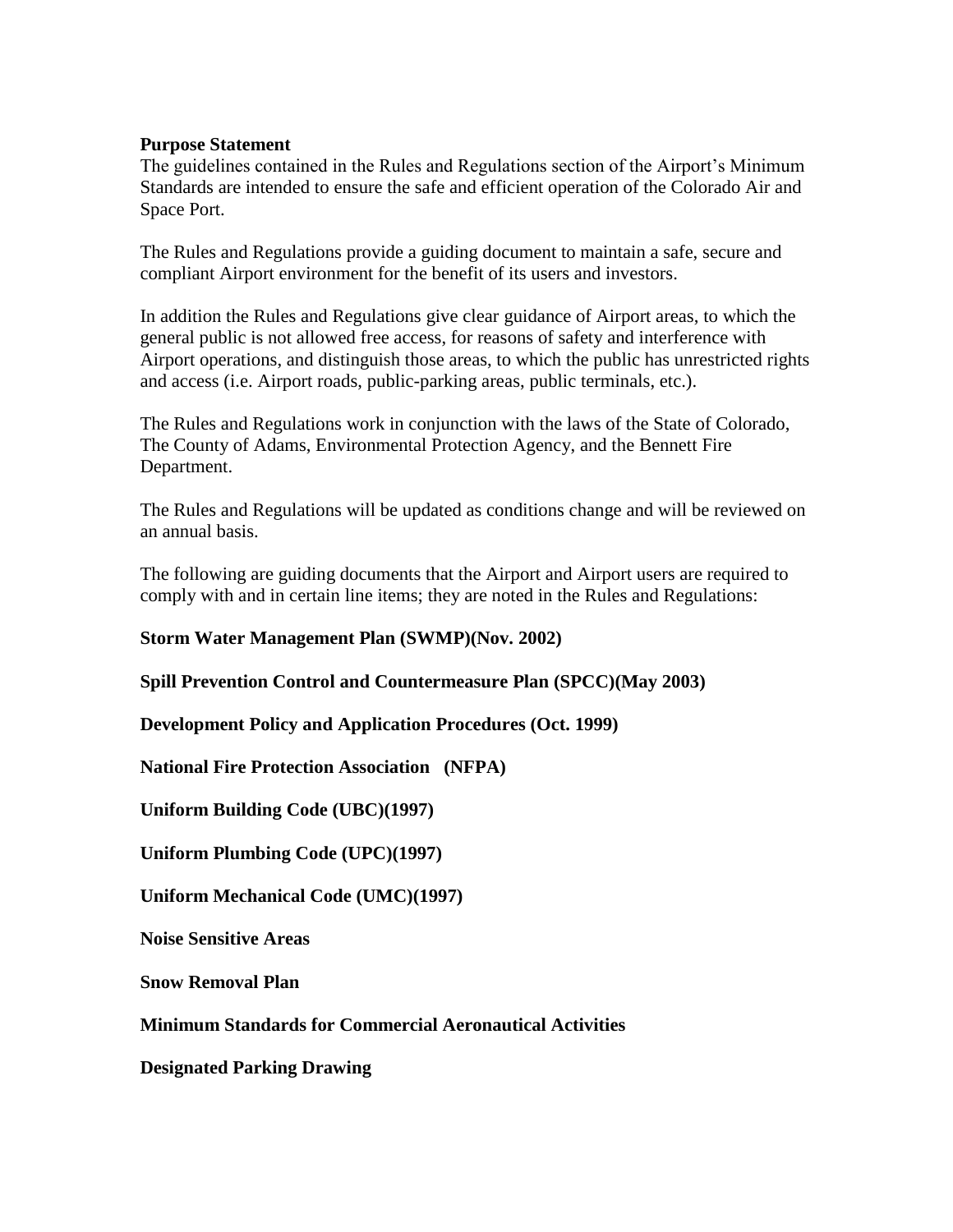## **The documents above are available for review at the Airport Terminal Building. 100 GENERAL PROVISIONS**

- 100.1 These Rules and Regulations are promulgated under the Colorado Revised Statutes, which specifically grant the Airport Authorities the power to "Provide Rules and Regulations governing the use of such airports and facilities".
- 100.2 Amendments, additions, deletions, or corrections to these Rules and Regulations may be initiated by the Colorado Air and Space Port, as conditions warrant.
- 100.3 These Rules and Regulations supersede and cancel all previous Rules and Regulations of the Airport.
- 100.4 Airport personnel and designated representatives are authorized to enforce these regulations.
- 100.5 All persons entering or using the Airport property shall be governed by these Rules and Regulations.
- 100.6 A violation of these regulations may result in revocation of ramp access privileges, termination of lease agreements, denial of use of Airport, and/or prosecution under applicable Colorado State Law.
- 100.7 Any person denied use of the Airport due to violation of the regulations or the minimum standards may only use the Airport for the purpose of enplaning or deplaning aircraft using the Airport. Persons that have been denied use of the airport who continue to use the airport can/will be charged with criminal trespassing.
- 100.8 Words of any gender used in these regulations include any other gender, and words in the singular shall be held to include the plural, unless the context requires otherwise.
- 100.9 Voiding of any particular Rule or Regulation contained herein shall not affect the validity of the remainder of these regulations.

## **200 DEFINITIONS**

- 200.1 Abandoned Vehicle-Any vehicle, which has remained stationary on the Airport in excess of 72 hours and is in a condition that would render the vehicle un-drivable and/or not licensed or have an expired license,
- 200.2 Airport Operations Areas (AOA)-Any area of the Airport used or intended to be used for landing, taking off, or surface maneuvering of aircraft.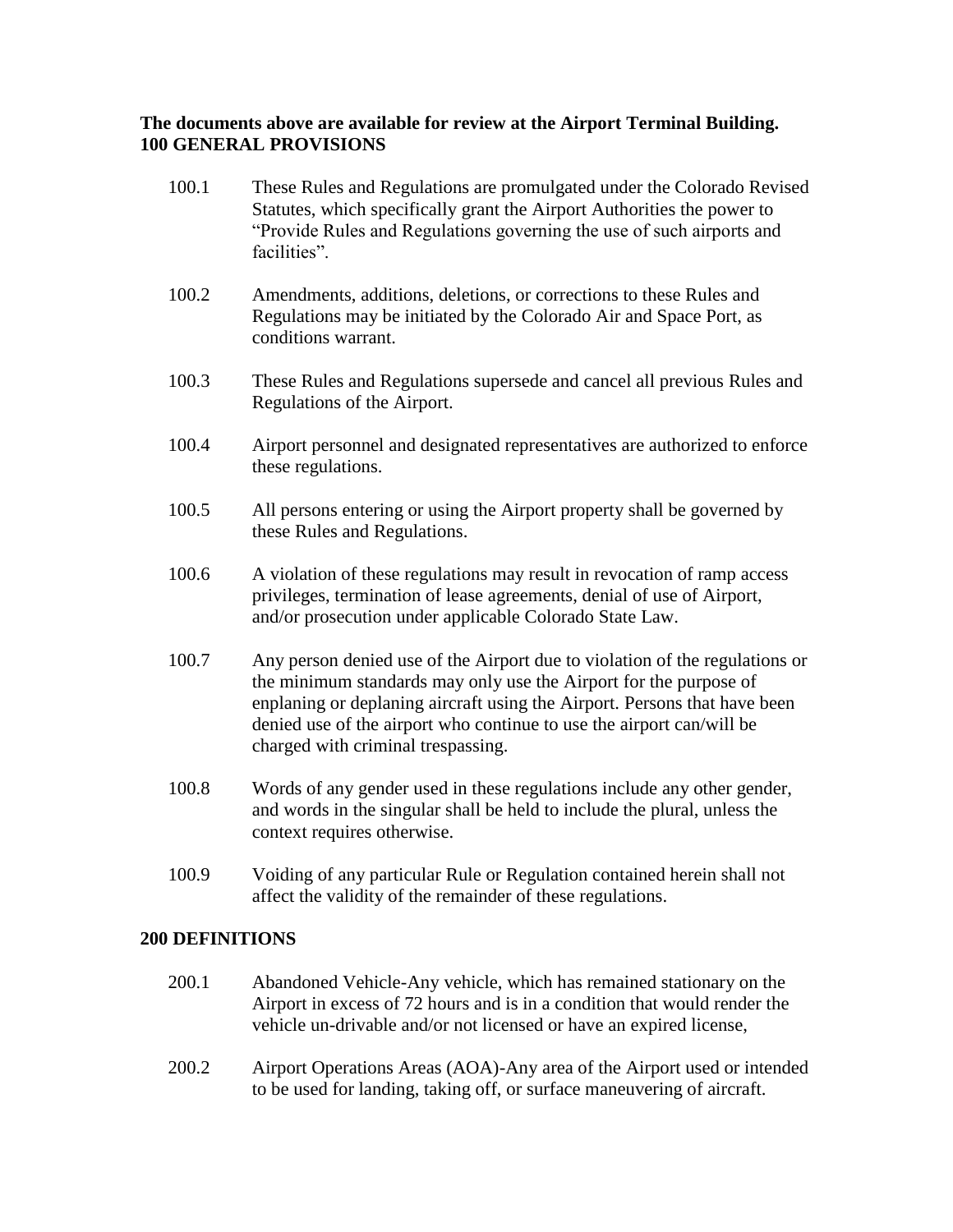| 200.3  | Aircraft-Any contrivance, now known or hereafter invented, used or<br>designed for navigation of flight in the air.                                                                                                         |
|--------|-----------------------------------------------------------------------------------------------------------------------------------------------------------------------------------------------------------------------------|
| 200.4  | Airport-All land within the legal boundaries of Colorado Air and Space<br>Port owned or leased by the Colorado Air and Space Port.                                                                                          |
| 200.5  | Reserved                                                                                                                                                                                                                    |
| 200.6  | Commercial Aeronautical Activity-Any operations which relate to the<br>operation of aircraft as prescribed in the Colorado Air and Space Port's<br>Minimum Standards for Commercial Aeronautical Activity.                  |
| 200.7  | Maintenance-Inspection, overhaul, repair, preservation, and replacement<br>of parts, including preventative maintenance as described in Part 43 of the<br>Federal Aviation Regulations.                                     |
| 200.8  | Minimum Standards-The Colorado Air and Space Port Minimum<br>Standards as amended.                                                                                                                                          |
| 200.9  | Operator-Any person who is in actual physical control of an aircraft or<br>motor vehicle.                                                                                                                                   |
| 200.10 | Park-The standing of a vehicle or aircraft, whether occupied or not,<br>otherwise than very briefly for the purpose of and while actually engaged<br>in the loading or unloading of property or passengers.                 |
| 200.11 | Restricted Areas-All runways, primary taxiways (A,B,C,D,E), and direct<br>taxiway connectors to the common ramp area.                                                                                                       |
|        | Control of vehicles within these areas is under jurisdiction of the Colorado<br>Air and Space Port and its representatives.                                                                                                 |
| 200.12 | Run-up-Engine operation above normal idle power for the purposes other<br>than initiating taxi.                                                                                                                             |
| 200.13 | Vehicle-Any device which is capable of moving itself, or being moved,<br>from place to place upon wheels, but does not include any device moved<br>by muscular power, towed, or designed to move primarily through the air. |
| 200.14 | Vehicle Service Road-That portion of the Airport restricted area<br>specifically designated and appropriately marked for the movement of<br>authorized vehicles.                                                            |
|        |                                                                                                                                                                                                                             |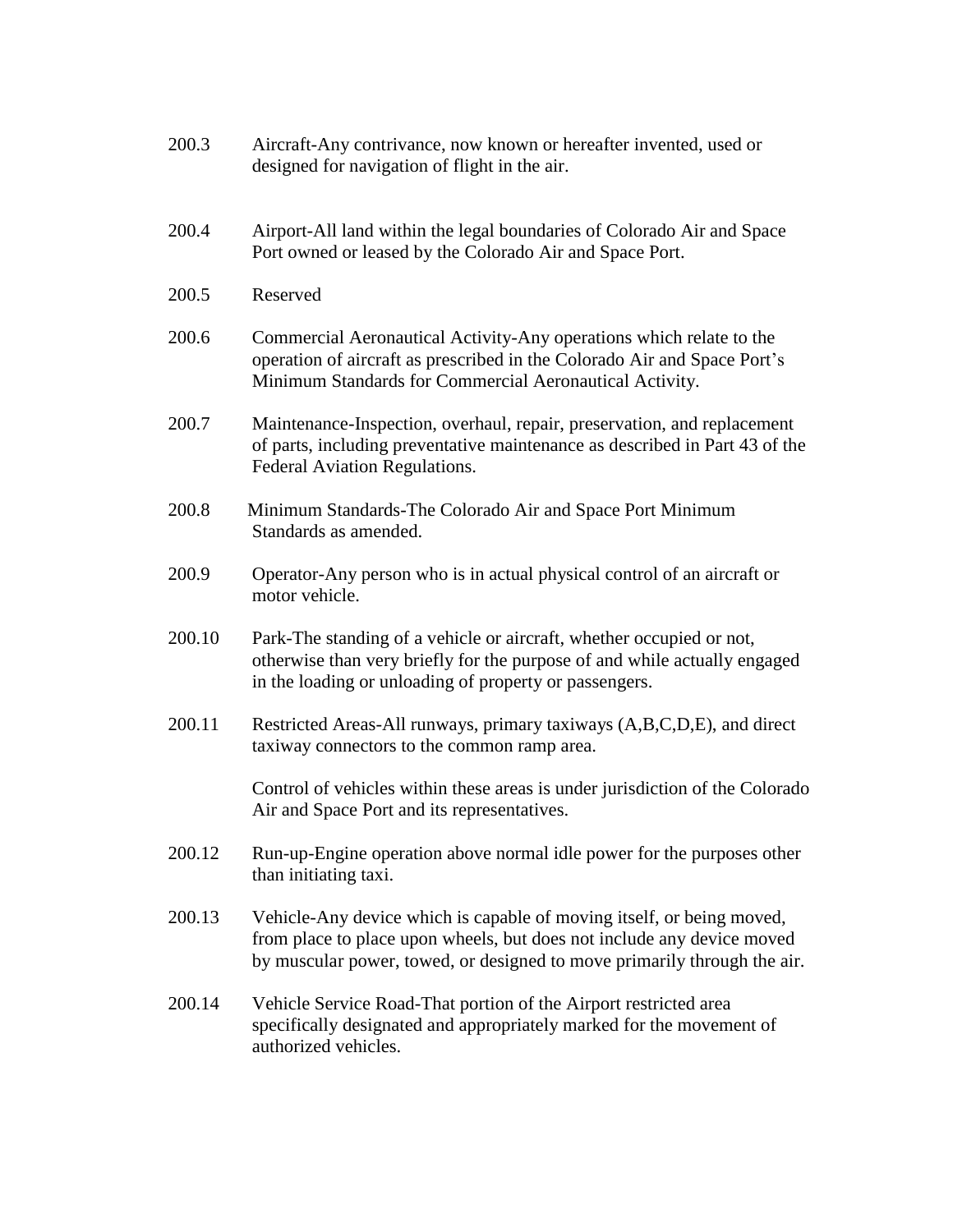#### **300 AIRCRAFT RULES**

- 300.1 All aeronautical activities at the Airport shall conform to the current applicable provisions of the Federal Aviation Administration Regulations and Orders, applicable State Law, and regulations and orders issued by the Airport.
- 300.2 The Airport may deny the use of the Airport to any person in violation of the Airport Minimum Standards and FAA Regulations.
- 300.3 The Airport may prohibit aircraft operations when it is determined that conditions are such that continued operations would be unsafe. The Airport may issue a Notice To Airmen (NOTAM) to close any portion of the Airport, or to terminate or restrict any activity thereon.
- 300.4 Operating an aircraft in a careless, reckless, or negligent manner, that does or is likely to endanger persons or property is prohibited.
- 300.5 Aircraft operators shall obey all pavement markings, signage, and lighted signals. (See footnote 1)
- 300.6 The positioning, starting, or taxiing of any aircraft shall be done in such a manner so as not to cause propeller or jet blast that may result in injury to persons or damage to property.
- 300.7 Aircraft shall not be started or taxied within any structure on the Airport.
- 300.8 Aircraft shall be parked only in those areas designated for such purposes by the Airport and shall be positioned in such a manner so they do not block taxi lanes, obstruct access to hangars, parked aircraft, or vehicles. (See footnote 1)
- 300.9 It is the aircraft operator's responsibility to ensure that the aircraft is secure and is properly tied down or chocked when parked.
- 300.10 Passengers and cargo on the general common ramp area shall be enplaned/deplaned only in areas designated by the Airport or on a tiedown row. Passengers or cargo being enplaned/deplaned in the hangar area shall use caution not to interfere with taxiing aircraft or block other hangars. (See footnote 1)
- 300.11 Run-up of aircraft engines shall be performed only in the areas designated for such purposes by the Airport. Long duration engine run-ups shall be done in the taxiway run-up areas or as a minimum along the perimeter of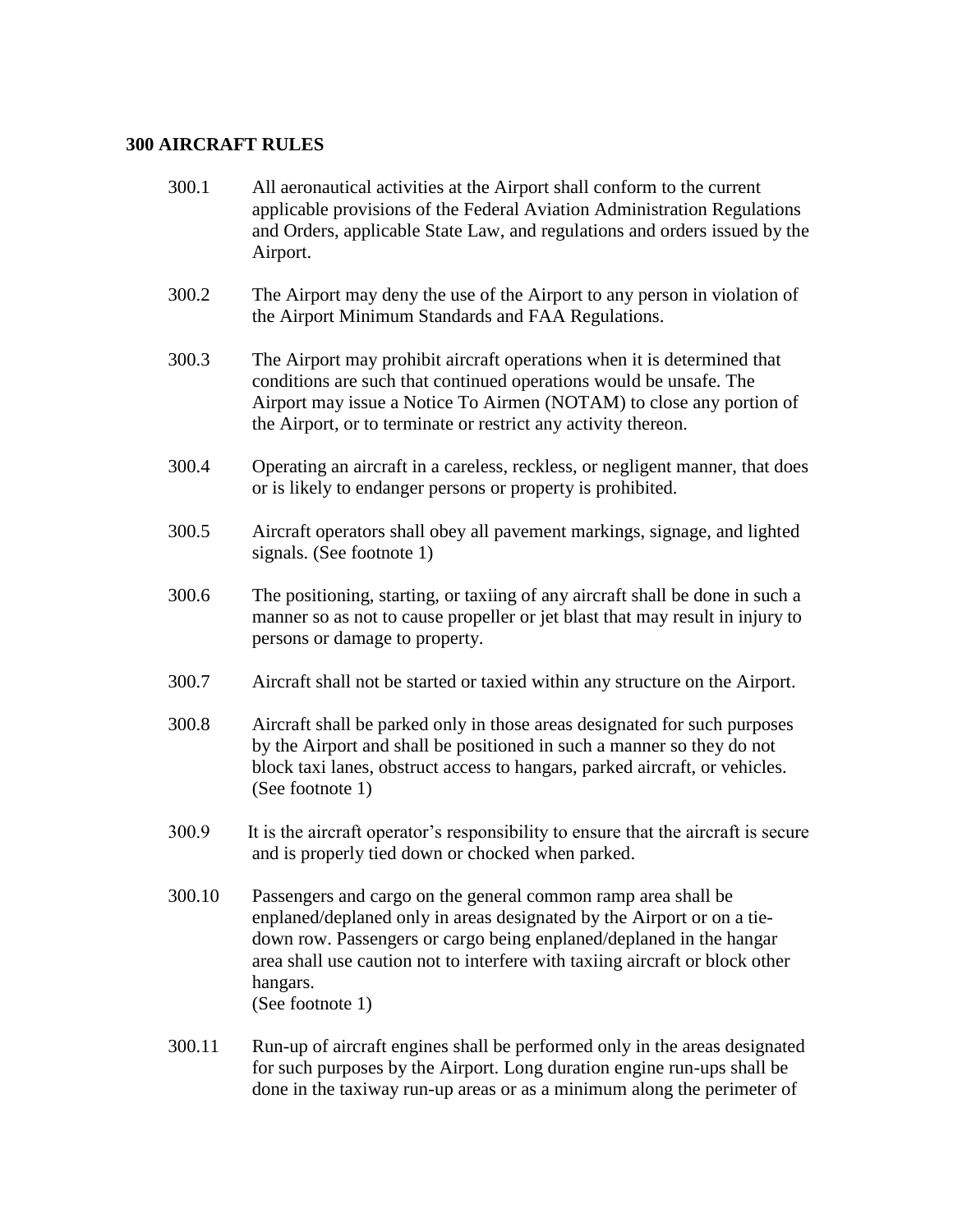the common ramp area. Good neighbor practices should be in force when performing short duration run-ups in the hangar area.

Full throttle, Turbine/Jet engine run-ups shall be done in the taxiway runup areas, not in the hangar area. (See footnote 1)

- 300.12 Leaving an aircraft unattended with the engine running is prohibited.
- 300.13 Fixed wing aircraft taking off or landing at the Airport shall do so only from designated runways.
- 300.14 Operators shall familiarize themselves with published noise abatement procedures.
- 300.15 Rotorcraft shall not be taxied, towed, or otherwise moved with rotors turning unless there is a clear area of at least 50 feet in all directions from the outer tips of the rotors.
- 300.16 Rotorcraft shall not be operated within 50 feet of any facility or fuel storage facility unless approved by Airport management.
- 300.17 Rotorcraft shall not be operated within 100 feet of any area where light aircraft are parked or operating.
- 300.18 Use of Rotorcraft trailers or dollies or transporters is encouraged, and these appliances shall be utilized whenever practicable.
- 300.19 Rotorcraft shall not, during takeoff or landing, pass over any airport building, structure, or auto parking area.
- 300.20 Special operating provisions for Rotorcraft may be granted on a temporary basis by Airport management.
- 300.21 Only Aircraft considered airworthy by the FAA shall be allowed to park in the ramp and tie-down area. Temporary permission for parking nonairworthy aircraft may be granted by the Airport Director.
- 300.22 Abandoning aircraft anywhere on the Airport is prohibited. The Airport may remove abandoned aircraft at the sole expense and risk of the owner.
- 300.23 Minor, daily safety, or operational type aircraft maintenance, shall be allowed on the common ramp areas, tie-down areas, and in and around hangar areas as long as it does not block the taxiways for an extended period of time.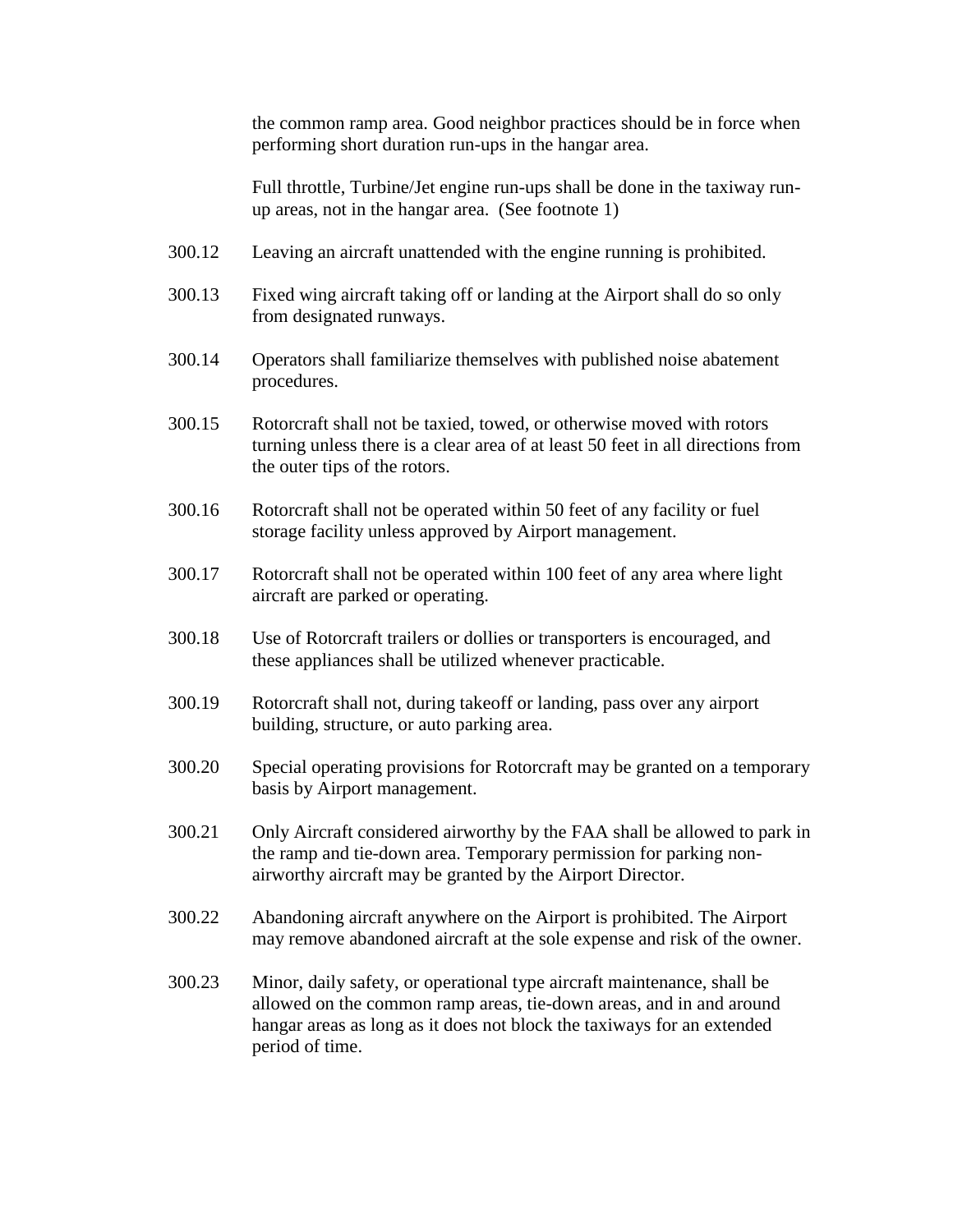300.24 Major aircraft maintenance on ramps, in tie-down areas, and hangar area taxiways is prohibited. Airport Management may grant temporary permission for emergency repairs.

> Small scale, one at a time aircraft manufacturing, such as home-built and experimental aircraft is permitted provided the process complies with all FAA regulations, Uniform Building Codes, Bennett Fire Department, and other applicable codes and regulations.

300.25 Aircraft Maintenance within the hangars shall be limited to that specifically permitted by the FAA and shall conform to the class rating of the building as established by the Uniform Building Codes, and in compliance with the Bennett Fire Department.

> Aircraft owners are permitted to perform maintenance, repairs, washing, cleaning and otherwise service their own based aircraft; provided there is no attempt to perform such services on a commercial, for profit basis.

> Aircraft owners may hire a qualified individual to provide services for the owner's aircraft, providing this individual is a direct employee of the aircraft owner, or on occasion, an independent contractor. However independent contractors operating on the Airport on a continual basis will be required to conform to the Airports Minimum Standards for Commercial Aeronautical Activities.

- 300.26 Aircraft paint stripping, doping, refinishing, and painting shall be performed only in hangars approved for that activity by appropriate County, State and Federal agencies. The EPA, Uniform Building Codes, and the NFPA/Bennett Fire Department all have established requirements that must be followed.
- 300.27 All washing of aircraft shall be from a metered water source. Washing of the exterior of the aircraft is permitted as allowed by the Airport's Storm Water Management Plan. Only biodegradable, phosphate-free detergents are allowed. Solvents and thinners shall not be allowed for degreasing of engines and components in outdoor washing sites.

Degreasing of engines and components shall be allowed in buildings protected by a water/oil separator. Environmentally friendly degreasers are required.

As an alternative, the run-off debris from degreasing of engines and components can be collected using environmental absorption products. However, no run-off can be allowed to contaminate the ground area. The absorption products used for this purpose cannot be disposed of in the general trash. These items must be placed in containers and transported to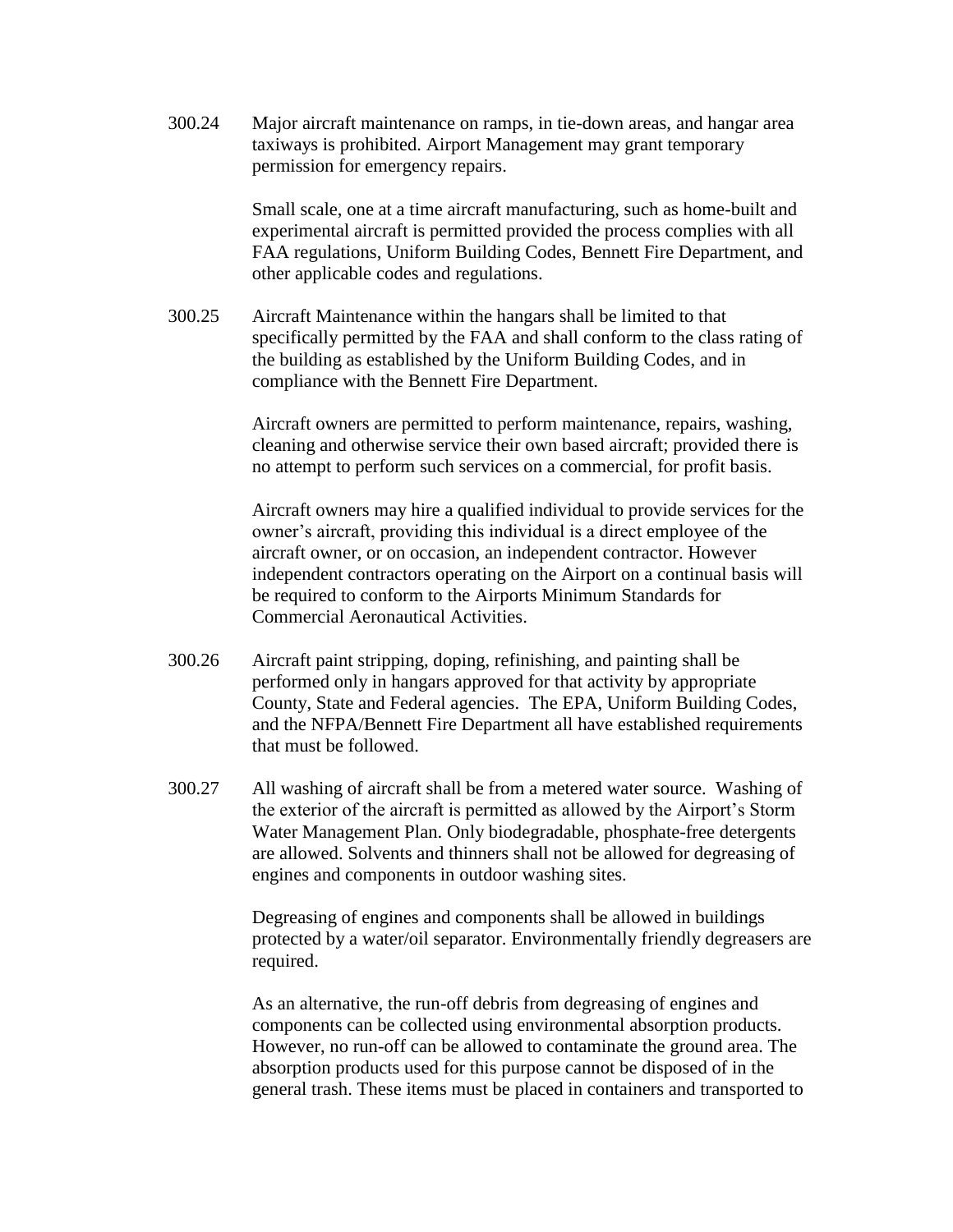a hazardous waste collection site. Environmentally friendly degreasers are required.

- 300.28 The operator or owner of an aircraft involved in an accident on the Airport resulting in any injury to person or damage to property shall notify the Airport immediately. In case of injury or fire contact the 911 system.
- 300.29 An aircraft involved in an accident on the Airport may not be removed from the accident site until authorized by Airport Management who shall receive removal authorization from the FAA Flight Standards District Office and/or NTSB when applicable.
- 300.30 Once authorization for removal of a disabled aircraft has been issued, the owner/operator shall make immediate arrangements to have the aircraft moved.

If removal is not initiated within a reasonable amount of time, the Airport may have the aircraft removed at the owner's risk and expense.

## **400 MOTOR VEHICLE TRAFFIC**

- 400.1 All motor vehicle operators shall be licensed and shall operate licensed motor vehicles on the Airport in a safe manner and shall comply fully with the State of Colorado Motor Vehicle Laws, as amended, and with all Airport Regulations and instructions issued by representatives of the Airport or law enforcement personnel.
- 400.2 Non-licensed, but motorized vehicles, operating off of the Airport roads but within the Airport hangar and ramp areas, shall also comply with all applicable Rules and Regulations. Non-licensed motor vehicles must be operated by a licensed driver or a certificated pilot.

All vehicle operations on the Airport hangar and ramp areas must be conducted in a careful and prudent manner so as not to endanger the life, limb, or property of another person. All motor vehicles must remain on the asphalt surface.

400.3 Specific vehicle usage on the Airport hangar and ramp areas:

Motor homes, travel trailers, multi-purpose trailers shall not be parked in aircraft taxiways or in a manner to impede aircraft traffic. In addition, they shall not be parked outside, overnight, or for a long duration. Temporary, special occasion permission by Airport Management may be granted.

Go-carts are not permitted on the Airport.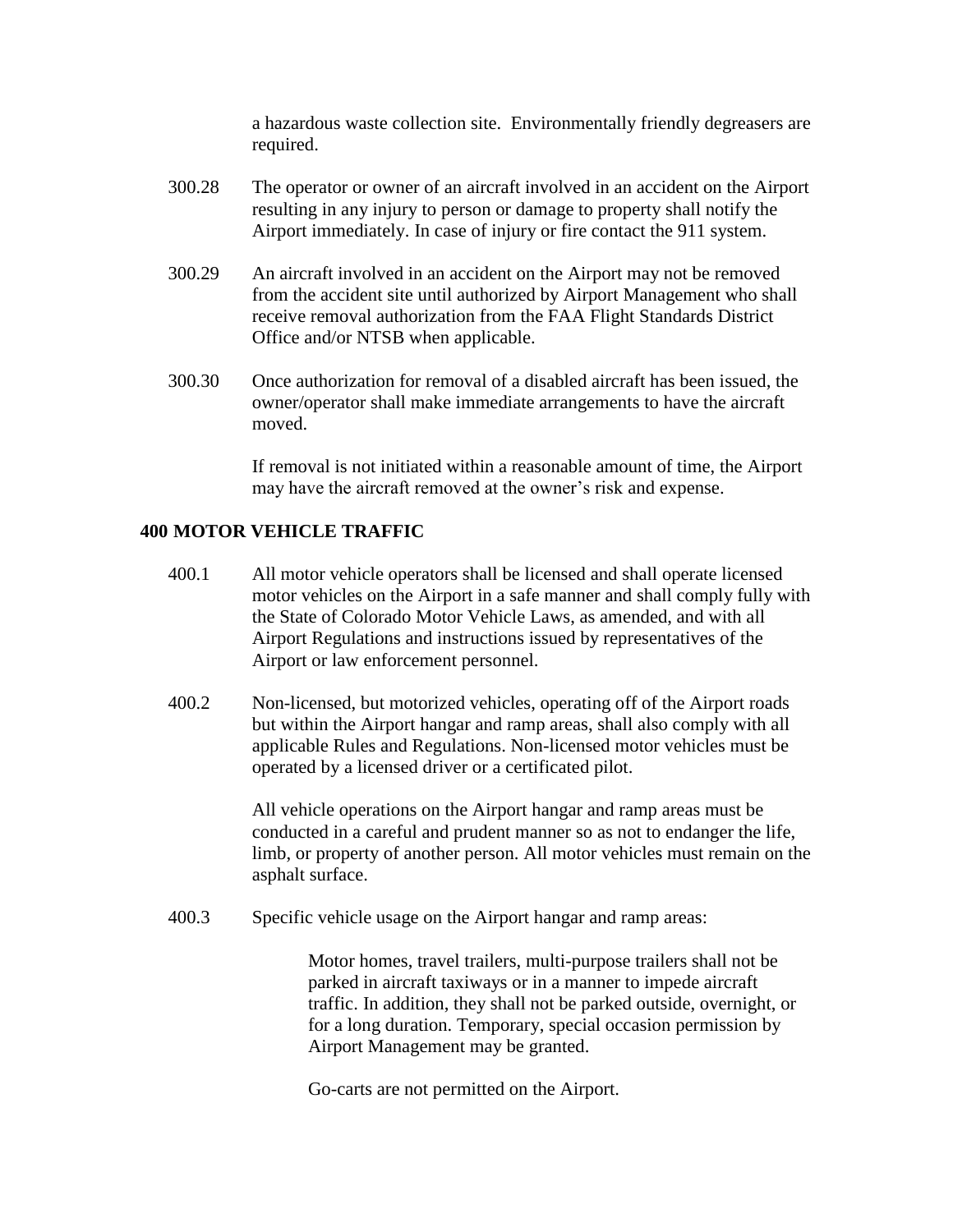Motorcycles, mini bikes, highway approved scooters,  $3 \& 4$ wheelers are permitted but must comply with the rules as stated above.

Golf carts are permitted but must comply with the rules as stated above.

Motorized, non-conventional means of transportation such as motorized skates, motorized skateboards, and motorized miniscooters are not recommended in the hangar or ramp areas, as they are hard to see and pose a risk of injury to the operator.

Bicycles are permitted and must be operated in a safe and prudent manner.

Persons wanting to operate other modes of transportation that may not have been covered by the line items above need to check with Airport management for permission to operate on the Airport.

- 400.4 Only authorized vehicles are permitted in the runway/taxiway system restricted area, this includes airport employees, FAA employees, and emergency vehicles unless escorted by Airport personnel.
- 400.5 All vehicle operators are required to obey the posted regulatory signs and all instructions or directives of the Airport. (See footnote1)
- 400.6 Except for authorized emergency vehicles, the maximum allowable speed on the Airport is 15 miles per hour.
- 400.7 Vehicle operators will utilize designated vehicle service roads where available.
- 400.8 No vehicle shall operate in close proximity to an aircraft so as to present a hazard or to interfere with the safe operation of the aircraft.
- 400.9 Operating vehicles in non-paved areas is not allowed. Vehicle owners shall be liable for any clean up charges associated with the tracking of dirt, mud and debris onto the paved surfaces
- 400.10 Aircraft shall have the right of way at all times in all locations.
- 400.11 Vehicles shall give way to pedestrians and emergency equipment at all times.
- 400.12 Vehicles shall not pass a taxiing aircraft.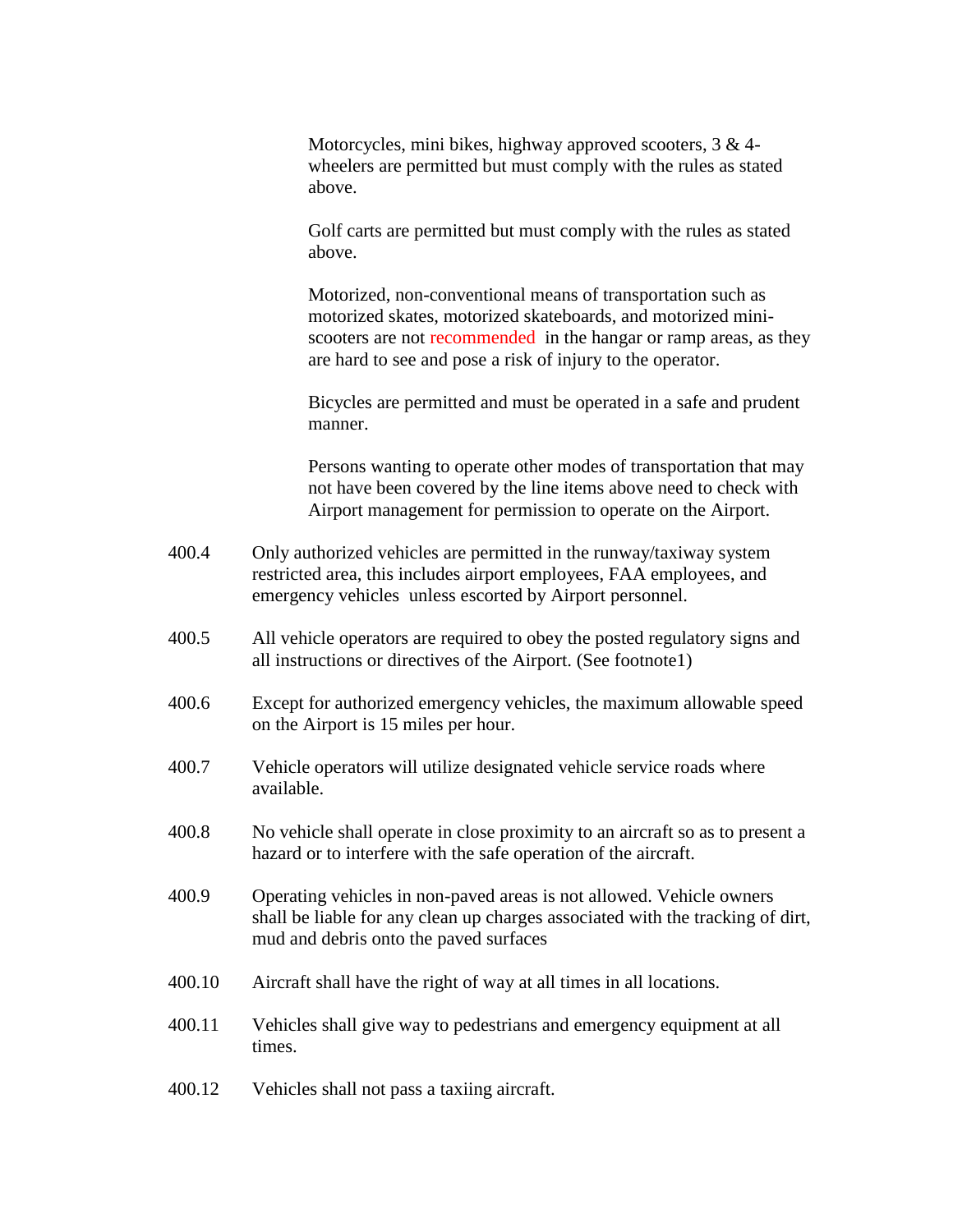- 400.13 Vehicles may not park in tie-down areas, except for loading and unloading of aircraft.
- 400.14 Parked vehicles shall not interfere or block aircraft taxi lanes or block access to any neighboring hangar. Parking in non-paved areas within the general hangar complex is not allowed. Vehicle owners shall be liable for any clean up charges associated with the tracking of dirt, mud and debris onto the paved surfaces
- 400.15 Abandoning vehicles on the Airport is prohibited. Displaying vehicles for sale on a continual basis on Airport is prohibited. Vehicles anywhere on the airport that are not licensed or have an expired license will be considered abandoned and may be towed at the owners risk and expense.
- 400.16 A person operating a motor vehicle on the Airport who is involved in an accident resulting in injury to any person or damage to any property, shall stop the vehicle at the scene or as close as possible without unnecessarily obstructing traffic, notify the Airport and remain at the scene until a full report is taken by the Airport and/or law enforcement personnel.
- 400.17 Vehicles in violation of any vehicle regulation may be towed by Airport Management at the owner's risk and expense.
- 400.18 Taxicabs and limousines may deliver customers to the Airport or pick up customers from the Airport if specifically requested to do so by persons requesting the service. Taxicabs and limousines may not solicit customers on the Airport unless authorized by Airport Management.
- 400.19 Only rental car companies and shuttle bus services that have received authorization from the Airport may conduct business on the Airport.

## **500 PERSONAL CONDUCT**

500.1 Destroying, injuring, defacing, disturbing, removing, or tampering with any man-made or natural Airport property is prohibited. Any person who causes damage to Airport property shall be liable for such damage. 500.2 Written advertisements and handbills may be posted or distributed only with the prior authorization of Airport Management. 500.3 The posting or distributing of handbills or written advertisements on aircraft or vehicles is prohibited. 500.4 Picketing and demonstrations anywhere on the Airport are prohibited.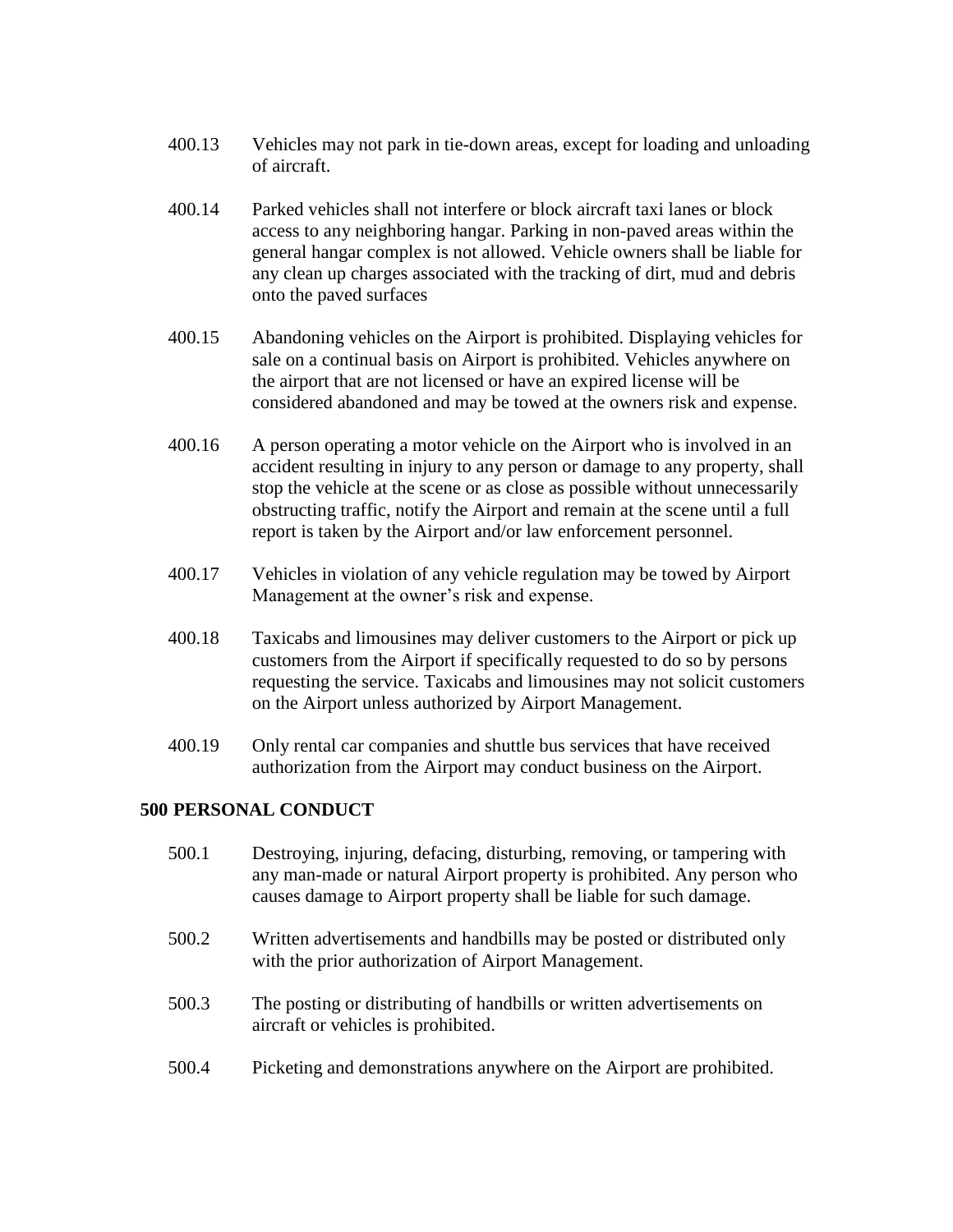- 500.5 Neither persons under the influence of illegal drugs nor intoxicated persons are allowed on the Airport.
- 500.6 The setting up of any permanent type residence is prohibited in any Airport building and on Airport grounds. The Airport is not a residential community and thus the Zoning requirements are not in place to allow for this type of building use. Temporary, occasional permission may be granted by Airport Management for very limited, overnight accommodations.
- 500.7 No person shall commit any disorderly, indecent, lewd, or unlawful act or commit any nuisance on the Airport.
- 500.8 No person shall litter any area of the Airport, and each person shall ensure that all trash and refuse are properly disposed of in the appropriate container.
- 500.9 Consumption of intoxicating liquors is prohibited in the Airport-owned buildings and vehicle parking areas. The Airport may grant permission for special occasions, potential restaurateurs, and special events provided they obtain the proper permits and all Federal, State, and Local laws and regulations are followed. Consumption of intoxicating liquors in leased buildings, hangar buildings, and all other Airport areas shall be under the Federal, State, and Local laws and regulations.
- 500.10 Interference with the safe operation of any aircraft landing at, taking off from, or operating on the Airport is prohibited.
- 500.11 Domestic pets:

Special needs, service and assist dogs are permitted on the Airport and the Airport-owned buildings, but must be properly leashed.

All domestic pets, while on Airport grounds, must be restrained by leash or kept secured in a confined area. Pets shall not be allowed to run free.

Pets shall not be allowed in the public areas of any Airport owned building and shall not be tied up to any Airport owned building and left unsupervised.

- 500.12 Hunting and trapping on the Airport is prohibited.
- 500.13 Horseback riding on the Airport is prohibited.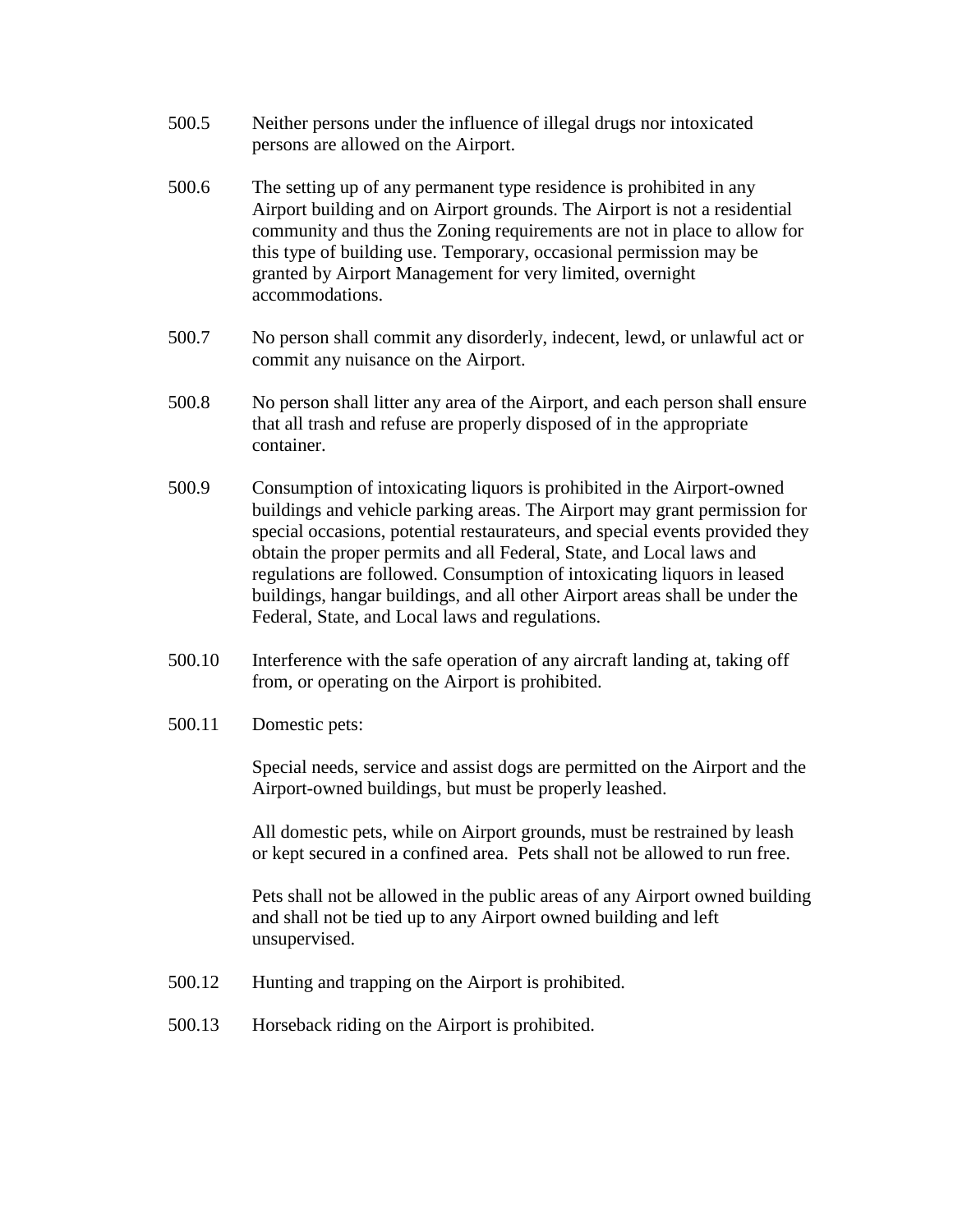- 500.14 Articles found in public areas at the Airport shall be turned in to the Airport office. Articles unclaimed by the proper owner within 30 days may be turned over to the finders thereof or otherwise legally disposed of.
- 500.15 No person shall make, possess, use, offer for sale, pass or deliver any forged or falsely altered pass, permit, identification, card, sign, or other authorization purporting to be issued by or on behalf of the Airport.
- 500.16 Illegal gambling and bet making in any form on the Airport is prohibited.
- 500.17 All signs installed on the Airport must meet the specifications as listed in the Sign Code section of the Development Policy and Procedures and must be approved in writing by the Airport. (See footnote 1)
- 500.18 Persons shall not enter any restricted area, or the aircraft movement area.
- 500.19 Tampering or interfering with any lock, closing mechanism or breaching any other device is prohibited except under emergency situations.
- 500.20 Discharge of any weapon on the Airport except in the performance of official duties or in lawful defense of life or property is prohibited.
- 500.21 Persons entering the Airport or any non-public area of the Airport are required to produce identification when asked to do so by the Airport.

## **600 CONSTRUCTION ON AIRPORT**

600.1 Any construction or alteration taking place on Airport property shall be performed in compliance with the Adams County Building Standards and be authorized by the airport.

## **700 COMMERICAL AERONAUTICAL ACTIVITIES**

700.1 All commercial aeronautical activities performed on the Airport must be approved under the Minimum Standards for Commercial Aeronautical Activities.

## **800 FIRE/STORAGE/DISPOSAL REGULATIONS**

800.1 All persons, companies, and agencies engaged in any activity on the Airport, whether occupying Airport owned buildings or otherwise, shall comply with the Bennett Fire Department Regulations and shall comply with the provisions of all fire code and practices recommended by the National Board of Fire Underwriters and NFPA, unless otherwise directed by the Airport to deviate from same.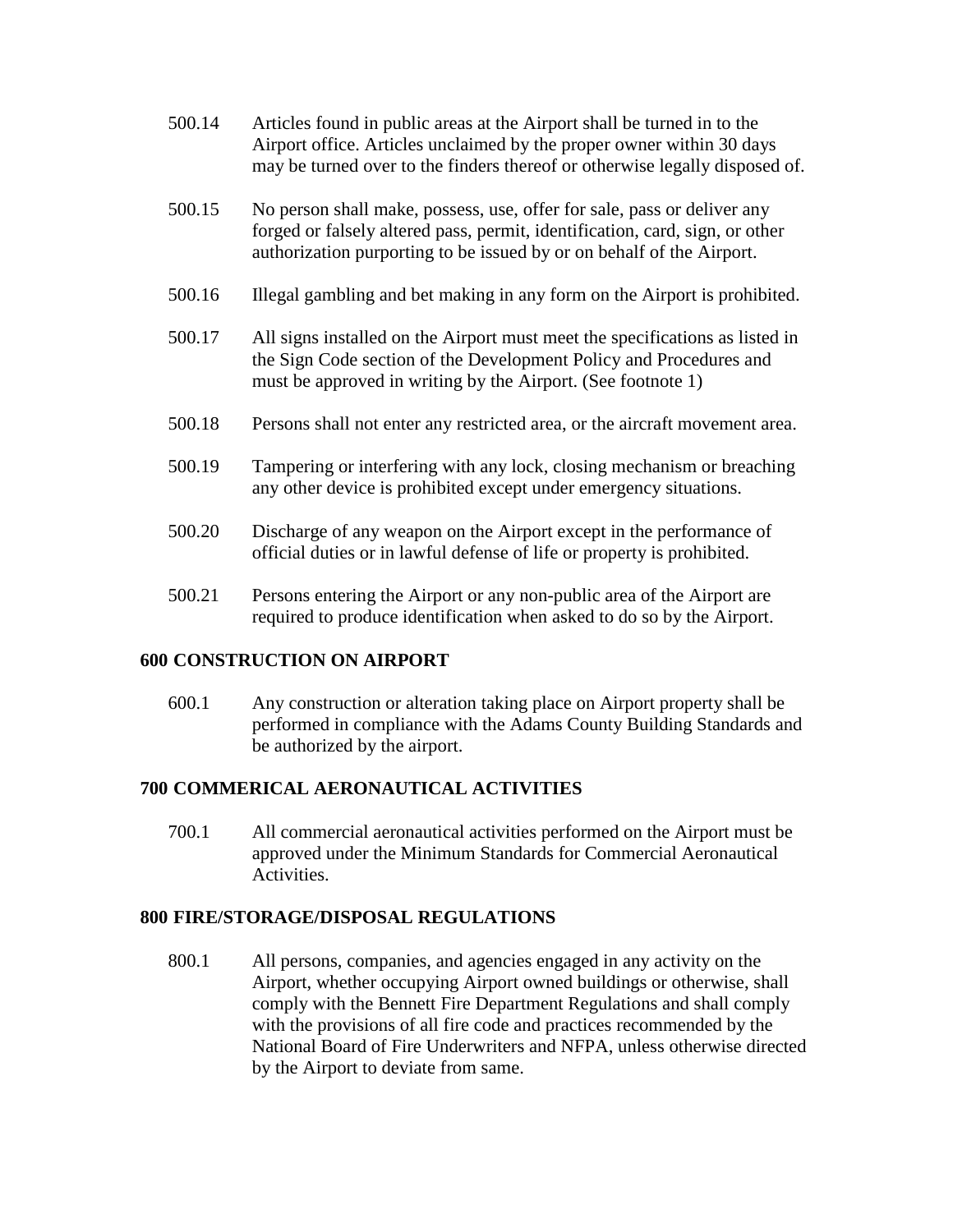- 800.2 All directives issued by the Airport or other authorized official regarding the removal of fire hazards, arrangement and modification of equipment, or altering operating procedures considered unsafe from a fire prevention standpoint, shall be complied with.
- 800.3 All persons using the Airport or the facilities of the Airport in any way shall exercise the utmost care to guard against fire and injury to persons or property.
- 800.4 The use and storage of all flammables, hazardous liquids and materials shall be in compliance with the State of Colorado Revised Statutes, the Uniform Fire Code, the Spill Prevention Control and Countermeasure Plan, and the Airport's Storm Water Management Plan.
- 800.5 Operations such as welding, torching, gas cutting etc. shall be allowed only in structures approved for such activities by the Uniform Building Codes and the Bennett Fire Department.
- 800.6 The placement of any outside storage container, locker, structure, or bin on the Airport must be approved by Airport Management.
- 800.7 Lubricating oils and hazardous liquids shall be disposed of in a manner compatible with the Airport's Storm Water Management Plan, the Uniform Fire Code, EPA, and all Federal, State, and local laws and regulations.
- 800.8 No fuels, oils, dopes, paints, solvents, acids, or any other hazardous liquids shall be disposed of or dumped in drains, on ramp areas, catch basins, trash containers, ditches or elsewhere on the Airport
- 800.9 The storage of waste materials and trash on the Airport is prohibited unless it is placed in suitable receptacles with functioning covers.
- 800.10 Smoking or any open flame is prohibited within 50 feet of any fuel storage area or any aircraft being fueled or de-fueled.
- 800.11 Hangar floors shall be kept free from the accumulation of oil, grease, flammable liquids, rags, or other waste materials.
- 800.12 Drip pans shall be placed under aircraft leaking fluids. These pans shall be maintained so as not to accumulate large amounts of fluids. Fluids shall be disposed properly based on Local, State and Federal regulations.
- 800.13 Any person(s) who experiences overflowing or spilling of oil, grease, fuel, or similar material anywhere on the Airport is responsible for the immediate clean-up of the spill and notification of the Airport. Failure to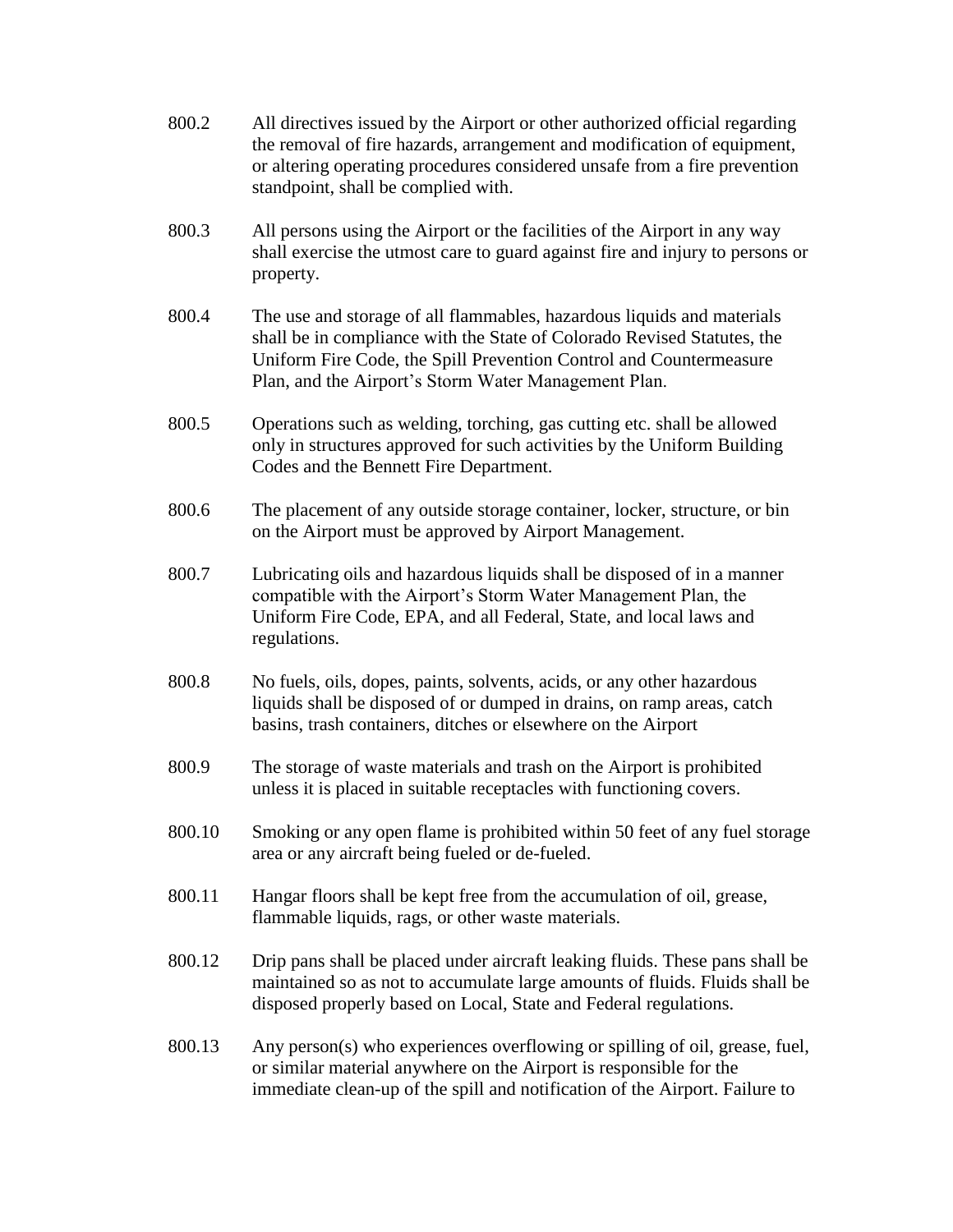clean the area may result in the Airport providing the clean up at the expense of the responsible party.

In an effort to help expedite cleanup, the Airport has spill kits available. Kit and disposal expense will be the responsibility of the spill generator. Procedures are listed in the Airport's Spill Prevention Control and Countermeasure Plan.

- 800.14 All empty oil, paint, and varnish cans, bottles, or other containers shall be removed from the premises in a timely manner and shall not remain on the floor, wall stringers, or overhead storage areas of the hangars, shops, or other buildings.
- 800.15 No large amounts of rubbish posing a fire or environmental concern of any kind shall be permitted to be stored in or about the hangars.
- 800.16 All heating equipment and fuel burning appliances installed on the Airport shall comply with the requirements of Adams County, the Uniform Fire Code, National Board of Fire Underwriters, and the Bennett Fire Department.
- 800.17 Upon a minimum 24-hour prior notification, all hangars, buildings, and structures of any type on Airport grounds shall be subject to periodic inspections by Airport Management for all Federal, State, and Local compliance requirements.

## **900 FUELING OPERATIONS**

900.1 Fueling of aircraft on the Airport shall be performed only by those companies or individuals that have received authorization from the Airport to do so and shall comply with all orders, procedures, and standards set forth by the Airport.

> Self-fueling at the Airport self-fueling tank, located just west of the Terminal Building on the main ramp, is allowed.

Self-fueling of non-aviation fuel aircraft shall be permitted with written permission from Airport Management. Storage of this type of fuel in any Airport structure or on Airport land shall require written permission and if allowed must be stored according to the Uniform Building Codes and the Bennett Fire Department. If the self-fueler is using small containers to transfer fuel to the aircraft, the Airport will require the fueler to have the container marked as to what fuel is in the container. At all times, an adequate fire extinguisher shall be at the refueling site.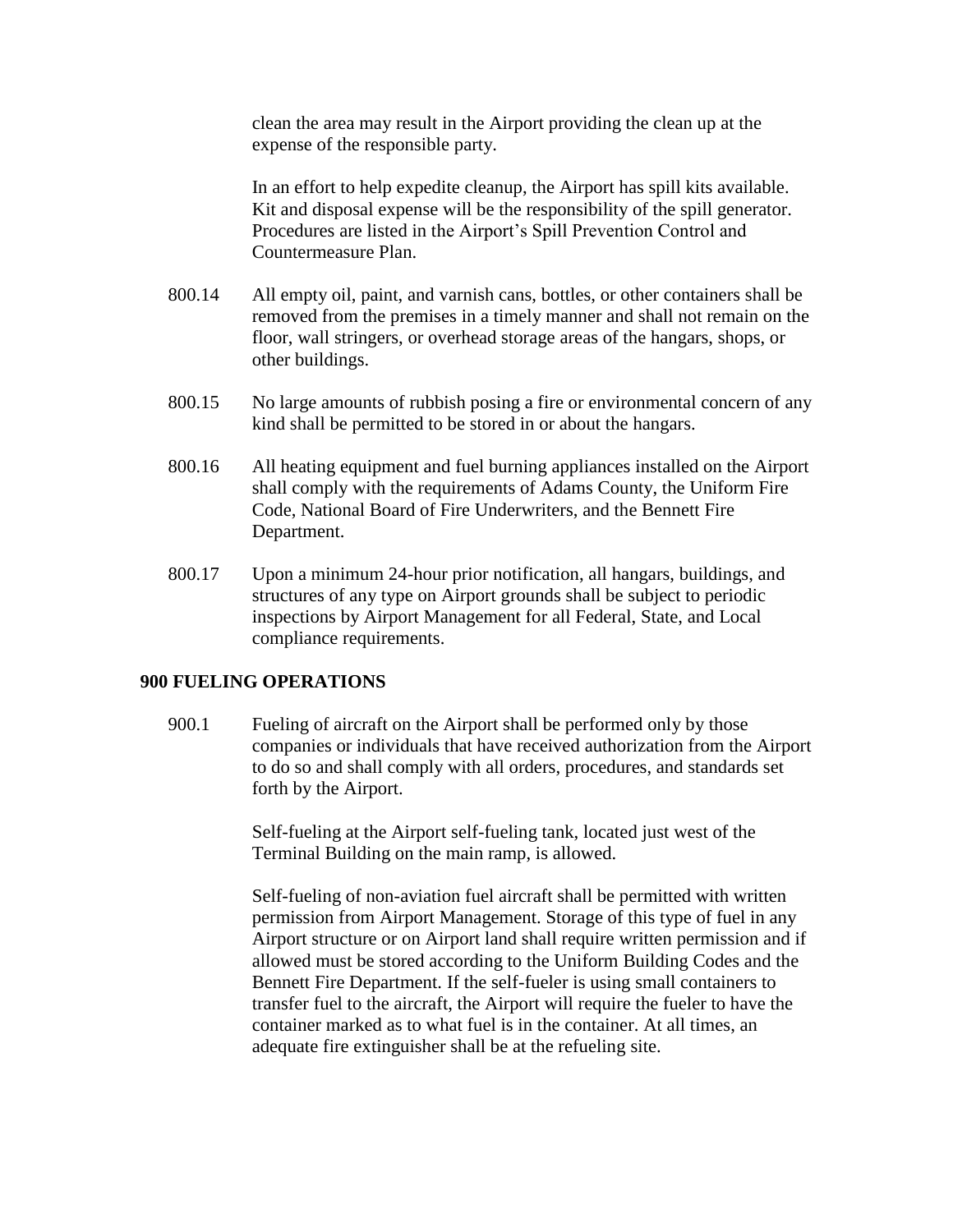- 900.2 All fueling operations on the Airport shall be in accordance with the directives of the Bennett Fire Department, the Uniform Fire Code, and the applicable sections of the Federal Aviation Regulations.
- 900.3 No aircraft shall be fueled while an engine is running unless prior authorization has been received from Airport Management.
- 900.4 Fueling or de-fueling operations shall be conducted with adequate fire extinguishers immediately available. All extinguishers shall be inspected and certified as required by law.
- 900.5 Starting an aircraft when there is any flammable liquid posing a fire hazard on the aircraft or on the ground in the immediate vicinity of the aircraft is prohibited.
- 900.6 No aircraft shall be fueled or de-fueled during an electrical storm that is within close proximity of the Airport.
- 900.7 During fueling or de-fueling, when ground points are available, the aircraft and the dispensing apparatus shall both be grounded.
- 900.8 Operators of fuel-dispensing vehicles shall not operate the vehicles in reverse anywhere on the Airport unless an attendant is present outside the vehicle to assist.
- 900.9 No aircraft shall be fueled or de-fueled while passengers are on board unless a passenger loading ramp is in place at the cabin door, the door is in the open position, and an attendant is present at or near the door. If an incapacitated patient is on board during fueling operations, trained Airport personnel and/or Bennett Fire Department personnel must be standing by.
- 900.10 Persons engaged in the fueling of aircraft shall exercise care to prevent overflow of fuel and shall be responsible for the immediate cleanup if spillage should occur.

## **1000 AIRCRAFT HANGARS**

## **Permitted Uses**

| 1000.1 | Storing active aircraft                                                                                                  |
|--------|--------------------------------------------------------------------------------------------------------------------------|
| 1000.2 | Sheltering aircraft for maintenance, repair, or refurbishment, but not<br>indefinitely storing non-operational aircraft. |
| 1000.3 | Constructing amateur-built or kit-built aircraft provided that activities are<br>conducted safely.                       |